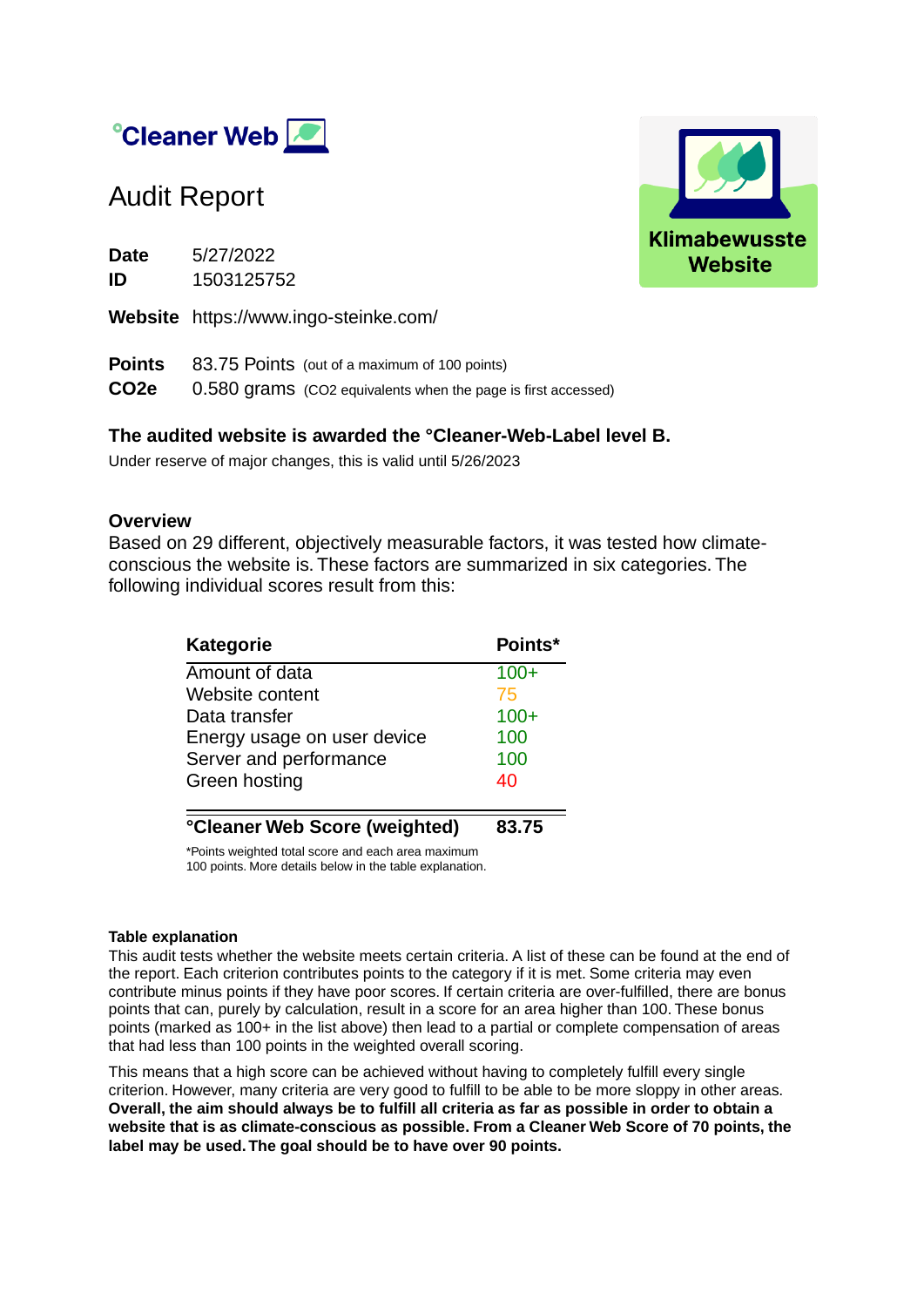## Yeah! Very good result - with a bit of room for improvement.

An audit with a score above 80 points is in a safe range to receive the label. Congratulations! We also invite you to strive for a result above 90 points over time and thus make your website even more climate-conscious. Even very climateconscious websites usually have remaining levers through which the score can be brought further up.

The potential improvements that we list starting on the next page can provide some guidance here.

Equipped with these hints, the person technically in charge of your website can check which of the measures will lead to an improvement of the website's ecological footprint in your case with a manageable effort.

If you need a recommendation for an agency or a sole proprietor that specifically deals with the topic of climate-conscious websites, please contact us. We are currently working on a directory, which we will then also make publicly available.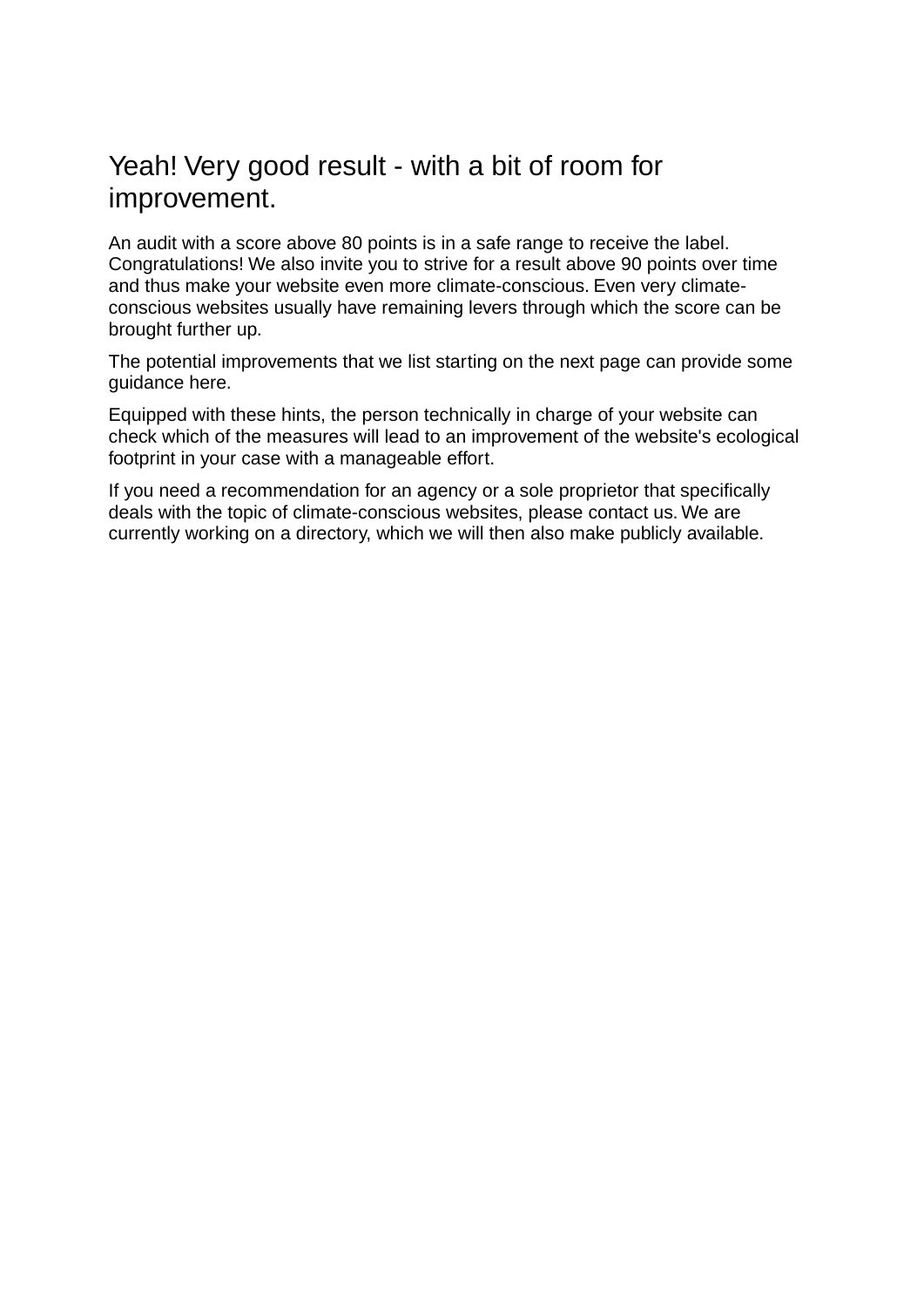## Potential for improvements of the tested website

The following points would lead to an improvement in the rating - and are also good for the climate regardless of the score achieved.

### **Using modern image formats can reduce the amount of data**

Most current browsers can handle modern image formats like WebP or AVIF. These save between 20 and 35 percent in data volume while maintaining the same quality. At least some of the images are not currently provided by the website in any modern image format.

#### **Possible measures**

By making adjustments to the website, the server, or by using external services that specialize in this, a website can be enabled to deliver the available images in modern image formats in addition to the delivery in the currently used formats.

### **Checking the energy mix of the website server**

The generation of electricity to run the servers is one of the absolutely relevant factors in how climate aware a website can be operated. Since certain forms of electricity generation - grey - mean a multiple of CO2e generation depending on the calculation - we currently assume a factor of 10 in our model - even a well-optimised website becomes very unecological.

#### **Possible measures**

First step: Ask the current hoster what energy mix they use to run their servers. If they use green energy, they can register in the public database, which we use to check this in the audit: https://www.thegreenwebfoundation.org/. The second step would be, if the current host actually uses grey energy sources, to move the website to a host that uses a green energy mix.